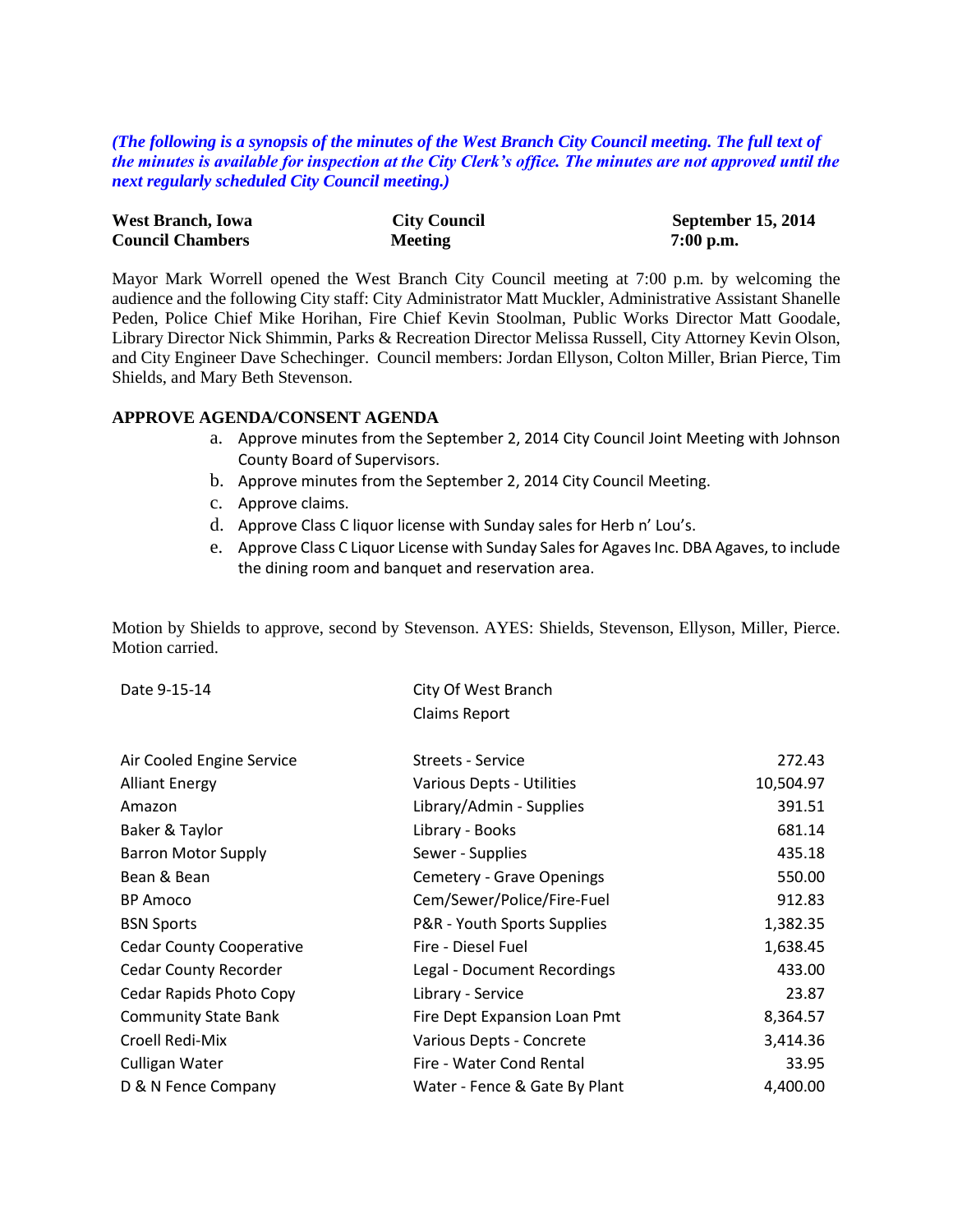| Deweys Jack & Jill              | P&R/Water - Supplies           | 128.14   |
|---------------------------------|--------------------------------|----------|
| Dorsey & Whitney                | Legal Services Through 7-31-14 | 1,745.40 |
| <b>Econo Signs</b>              | <b>Streets-Signs</b>           | 356.18   |
| <b>EFTPS</b>                    | <b>Federal Withholdings</b>    | 6,722.94 |
| <b>ETS Corporation</b>          | Water/Sewer - Credit Card Fees | 75.97    |
| <b>F&amp;B Communications</b>   | Admin - Website Hosting        | 929.95   |
| <b>FEH Associates</b>           | Park&Rec - Proj 2014206 Rec    | 2,360.00 |
| Frederick Madison Smith Library | Library - Book                 | 39.00    |
| Galls                           | Police - Uniforms              | 486.83   |
| <b>Gazette Communications</b>   | Library - Subscription         | 72.80    |
| <b>General Pest Control</b>     | Library - Service              | 70.00    |
| Gierke-Robinson Company         | <b>Streets - Supplies</b>      | 1,013.84 |
| <b>GreatAmerica Leasing</b>     | Admin - Copier Lease           | 252.06   |
| Hansen, Trent                   | Park&Rec - Sand VB Refund      | 75.00    |
| Havlik-Smith, Tanya             | Fire - Reimb For Med Supplies  | 61.98    |
| <b>Hawkins</b>                  | Water - Azone 15               | 1,478.50 |
| <b>HD Cline Company</b>         | Cemetery - Oil & Filter        | 42.63    |
| HDS White Cap Construction      | <b>Streets - Cordless Saw</b>  | 104.19   |
| Herb N Lou's                    | Park & Rec - VB Gift Cert.     | 100.00   |
| <b>Hollywood Graphics</b>       | Park&Rec - Volleyball T-Shirts | 643.10   |
| Horihan, Mike                   | Police - Uniform Belts         | 45.56    |
| <b>IMWCA</b>                    | Water/Sewer - Work Comp Ins 3  | 3,254.00 |
| Int'l Inst Of Municipal Clerks  | Admin - CMC Application Fee    | 100.00   |
| Iowa Assn. Mun. Utilities       | Water - Eiasso Sept-Nov        | 534.27   |
| Iowa Crime Prevention Assoc.    | Police - Membership Dues       | 50.00    |
| Iowa League Of Cities           | Admin - IMFOA Fall Conf Trng   | 105.00   |
| Iowa Library Association        | Library - Membership           | 80.00    |
| Iowa One Call                   | Water/Sewer - Service          | 27.90    |
| Iowa Park And Recreation Assoc. | Park&Rec - Fall Workshop       | 130.00   |
| Iowa Prison Industries          | Streets-Sign                   | 100.90   |
| Iowa State University           | Park&Rec - Insect Presentation | 237.06   |
| Joey Dean Wenndt                | Fire - Sept Fire Training      | 150.00   |
| John Deere Financial            | Cemetery/Sewer - Supplies      | 486.34   |
| John E Reid And Associates      | Police - Training              | 500.00   |
| Johnson County Refuse           | Recycling - August 2014        | 3,705.00 |
| Kelley, Camie                   | P&R - Daycamp Refund           | 40.00    |
| Kevin D Olson                   | Legal Services For Sept 2014   | 1,500.00 |
| Kingdom Graphics                | Park&Rec-Flag Football Shirts  | 372.00   |
| L. L. Pelling Co.               | <b>Streets - Premix</b>        | 162.00   |
| <b>Liberty Communications</b>   | Various Depts - Phone Service  | 1,103.42 |
| Linn County R.E.C.              | <b>Streets - Utilities</b>     | 77.34    |
| Lynch's Plumbing                | Water - Curb Stop E Green St   | 1,644.60 |
| Main Street West Branch         | Comm & Cult - HHTD Band        | 350.00   |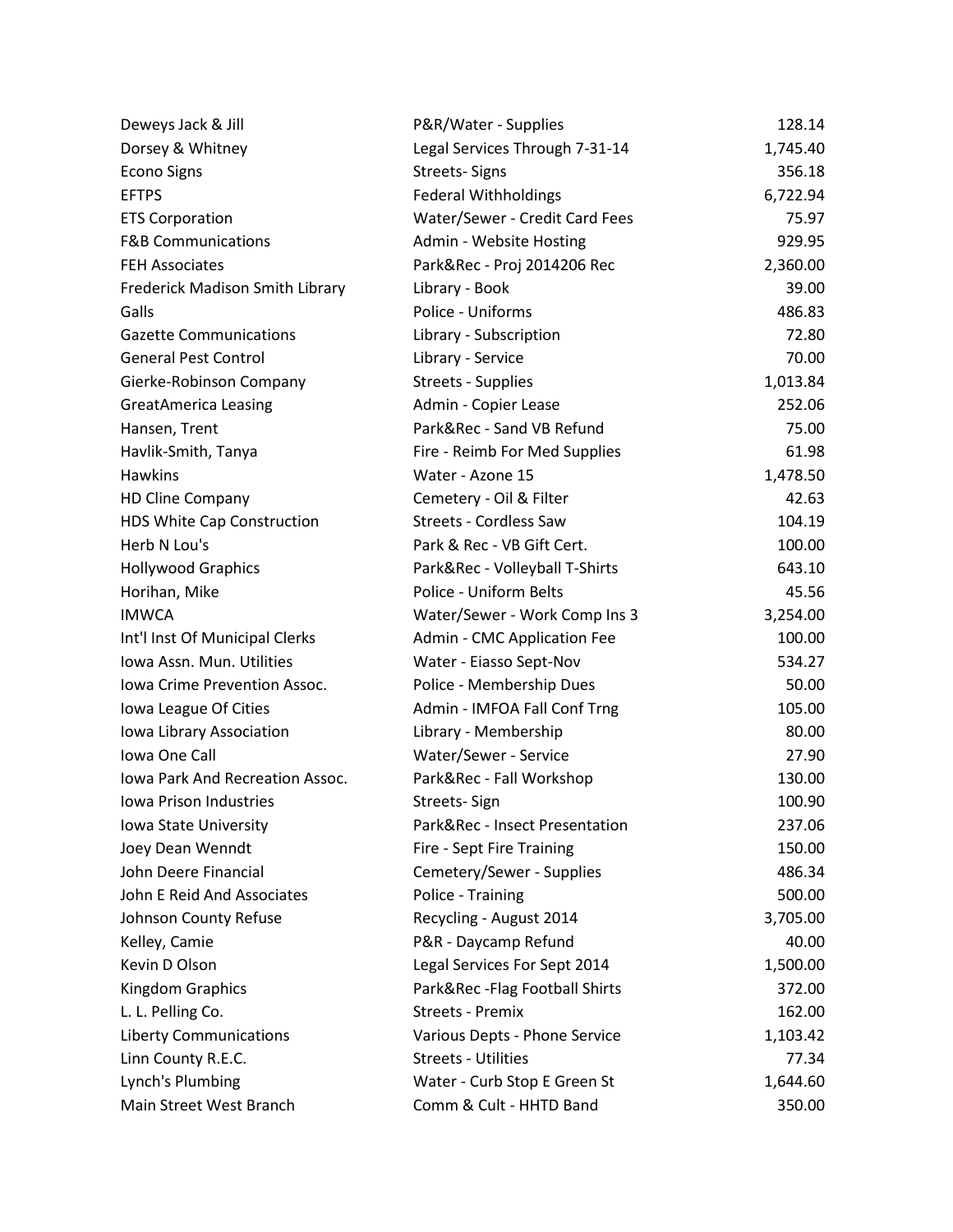| <b>Matt Parrott</b>               | Admin - Window Envelopes               | 123.73     |
|-----------------------------------|----------------------------------------|------------|
| <b>Midwest Janitorial Service</b> | Lib/TH/Admin/Police - Cleaning         | 646.56     |
| Montgomery, Lori                  | Park & Rec - Refund IA Gymnest         | 170.00     |
| <b>Municipal Supply</b>           | Water - Radio Read Supplies            | 10,521.00  |
| Oriental Trading Co.              | Park&Rec - Craft Supplies              | 583.45     |
| Overdrive                         | Library - EBooks                       | 152.88     |
| <b>PDT Services</b>               | Fire - Service Ice Machine             | 138.32     |
| Payroll Expense                   | Payroll Expense - 9-12-14              | 28,728.14  |
| <b>Pitney Bowes</b>               | Lib/Adm/Water/Sewer/P&R - Postage      | 2,000.00   |
| Plunkett's Pest Control           | Admin - Pest Control                   | 93.35      |
| Port 'O' Jonny                    | Cemetery/P&R - Service                 | 174.00     |
| <b>Pyramid Services</b>           | Cemetery - JD Blades                   | 129.90     |
| <b>Quality Engraved Signs</b>     | Admin - Nameplate                      | 16.75      |
| <b>Quill Corp</b>                 | Lib/Adm/P&R/Anim Cont-Office Supplies  | 730.50     |
| Racom Corporation                 | Police - Service                       | 138.50     |
| <b>River Products Company</b>     | Streets - Roadstone                    | 569.44     |
| Rosetta Stone Ltd                 | Library - TMM Online Software          | 250.00     |
| Shanelle M Peden                  | Cable - Videotaping                    | 225.00     |
| St. Paul Stamp Works              | Animal Control - Dog Park Tags         | 64.07      |
| <b>Stanard &amp; Associates</b>   | <b>Police - Selection Test</b>         | 36.00      |
| Steele, Gillian                   | P&R - Daycamp Refund                   | 160.00     |
| Tac 10 Inc                        | Police - Software Maintenance          | 880.00     |
| <b>Terence J Goerdt</b>           | Admin - Building Inspections           | 350.00     |
| <b>Tipton Electric Motors</b>     | Sewer - Equipment                      | 1,345.61   |
| Treasurer State Of Iowa           | Iowa Sales Tax Ach Payment             | 2,962.03   |
| <b>Trugreen Processing Center</b> | Park&Rec - Lions Field Service         | 145.00     |
| <b>Tumbleweed Press</b>           | Library - Subscription                 | 299.00     |
| University Of Iowa: State         | Water - Testing                        | 25.00      |
| <b>UPS</b>                        | Sewer - Shipping                       | 50.28      |
| <b>US Bank Equipment</b>          | Library - Copier Contract              | 70.42      |
| Veenstra & Kimm Inc.              | Various Depts - Engineering            | 9,054.46   |
| Wageworks                         | Flex - HCFSA2014 Payment               | 750.00     |
| Walmart                           | Library - Supplies                     | 211.02     |
| West Branch Animal Clinic         | Animal Control - Stray Cats            | 607.00     |
| <b>West Branch Repairs</b>        | Streets/Fire Dump Truck Serv/Batteries | 743.21     |
| <b>West Branch Times</b>          | Legal/Com&Cult/Ac-Publications         | 952.93     |
| <b>Westrum Leak Detection</b>     | Water - Leak Detection Survey          | 1,000.00   |
| <b>WEX Bank</b>                   | Police/Streets - Fuel                  | 1,169.71   |
|                                   | <b>Grand Total</b>                     | 131,219.77 |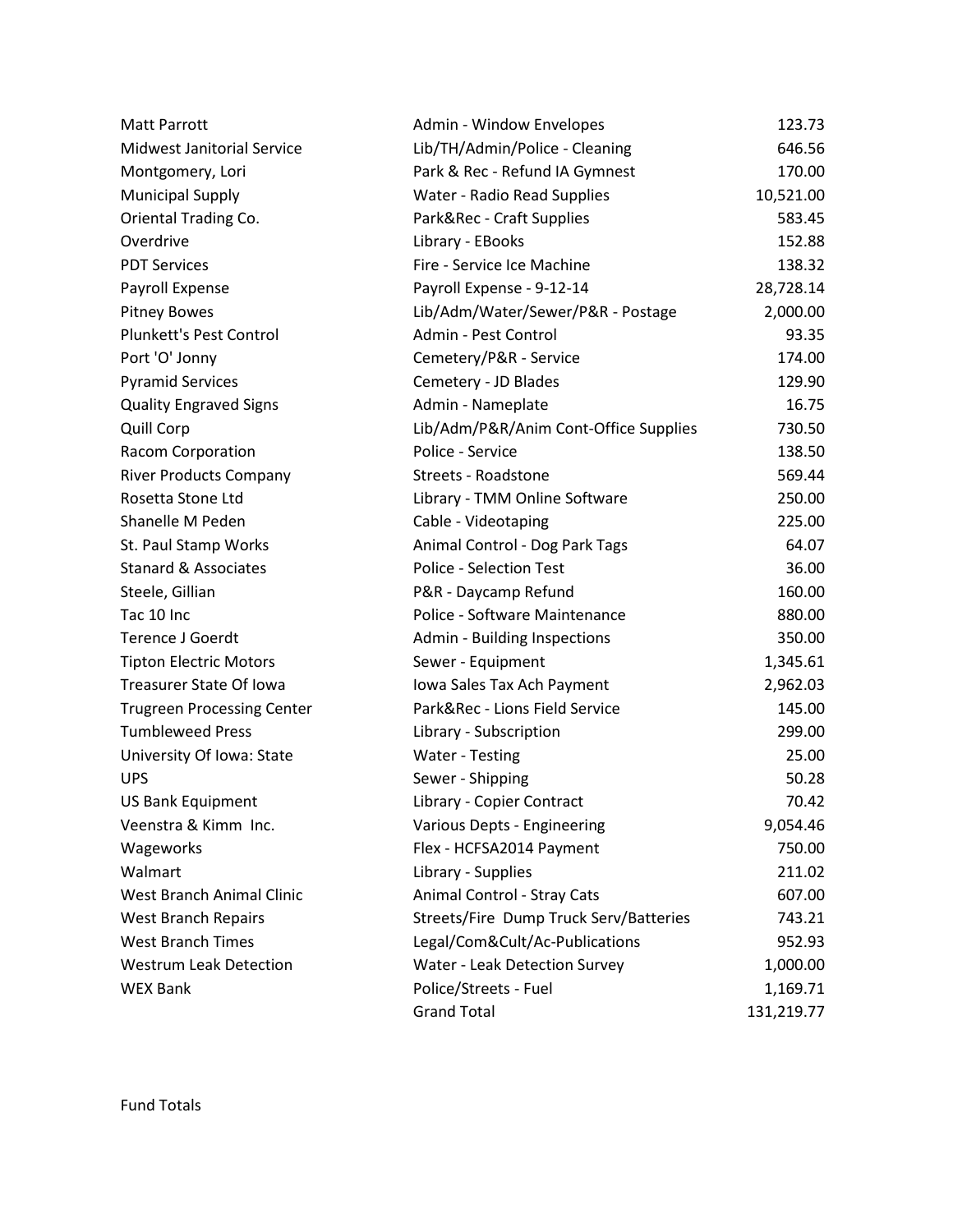| 001 General Fund           | 57,930.68  |
|----------------------------|------------|
| 022 Civic Center           | 839.95     |
| 031 Library                | 10,070.38  |
| 110 Road Use Tax           | 3,026.59   |
| 112 Trust And Agency       | 1,523.72   |
| 226 Go Debt Service        | 8,364.57   |
| 600 Water Fund             | 34,773.18  |
| 610 Sewer Fund             | 13,940.70  |
| 950 Bc/Bs Flexible Benefit | 750.00     |
| <b>Grand Total</b>         | 131,219.77 |

## **COMMUNICATIONS/OPEN FORUM**

Miller noted that he had been approached regarding the possibility of an assisted-living facility in West Branch. Miller added that an endeavor like this would be conducted by private developers, however, felt that it would be supported by the City.

## **PUBLIC HEARING/NON-CONSENT AGENDA**

Approve street closures along parade route for the West Branch High School Homecoming Parade on Wednesday September 24, 2014 from 5:45 p.m.–6:45 p.m./Move to action.

West Branch High School Student Government Adviser Abby Noelck and West Branch High School Junior Class Member Allison Kusick confirmed the Homecoming parade route and distributed registration forms. Noelck and Kusick provided additional registration forms that are available at City Offices.

Motion by Shields to approve street closures, second by Pierce. AYES: Shields, Pierce, Ellyson, Miller, Stevenson. NAYS: None. Motion carried.

Resolution 1233, approving the fiscal year 2013-2014 street finance report./Move to action. Muckler noted that this is an annual report that the City files with the Iowa Department of Transportation to account for road use tax funding.

Motion by Stevenson to approve Resolution 1233, second by Ellyson. AYES: Stevenson, Ellyson, Miller, Pierce, Shields. NAYS: None. Motion carried.

Resolution 1234, approving Partial Payment Estimate Number Four (final) in the amount of the retainage (\$11,604.08) to Visu-Sewer, Inc. of Pewaukee, WI and accepting the West Branch, Iowa Sanitary Sewer Rehabilitation – Phase I Project as substantially completed./Move to action.

Miller asked if Visu-Sewer televised after the repairs were made. Schechinger noted that video was reviewed by Veenstra & Kimm.

Motion by Shields to approve Resolution 1234, second by Pierce. AYES: Shields, Pierce, Ellyson, Miller, Stevenson. NAYS: Motion carried.

Accept the resignation of Shanelle Peden as administrative assistant./Move to action. Muckler thanked Peden for her service to the City and wished her well in her future endeavors. Motion by Shields to accept the resignation, second by Stevenson. AYES: Shields, Stevenson, Ellyson, Miller, Pierce. NAYS: None. Motion carried.

### **CITY STAFF REPORTS**